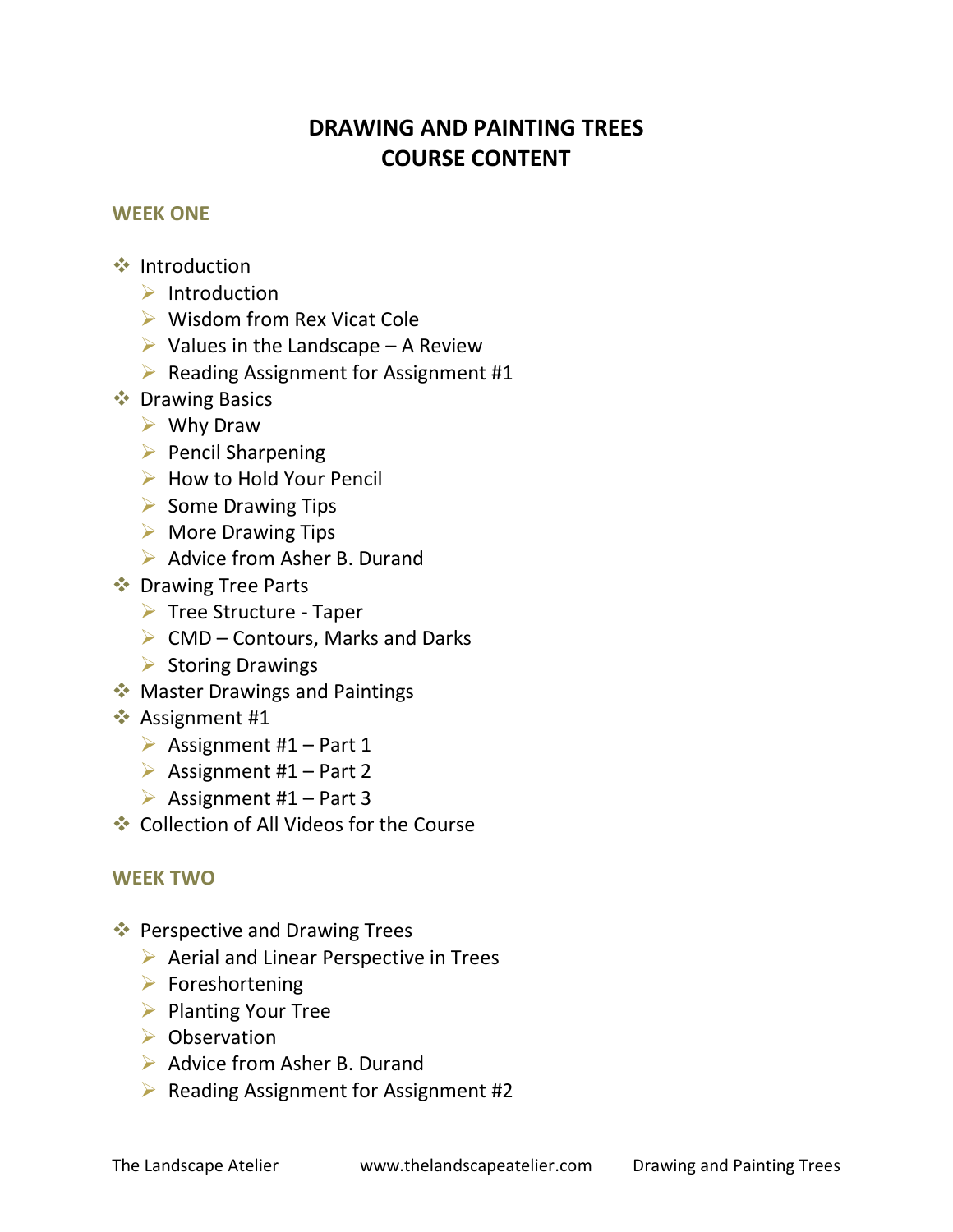- ❖ Values and Value Maps
	- ➢ More About Values in Trees/Foliage and Tips for Drawing Foliage
	- ➢ Those "Other" Values
	- $\triangleright$  Assignment #2 Warm Up Value Maps
	- $\triangleright$  Cottonwoods Drawing
	- ➢ More About Foliage and Values
- ❖ Ivan Shishkin
	- $\triangleright$  Introducing Ivan
	- $\triangleright$  More from Ivan
- ❖ Simplification
	- $\triangleright$  Simplification vs Generalization
	- $\triangleright$  Hemingway on Simplification
	- ➢ Simplify!
- ❖ Additional Tips for Drawing Trees
	- ➢ Another Foliage Factoid
	- ➢ Avoid the Noodle
	- $\triangleright$  CMD Example
	- ➢ Sky Holes & Edges
- ❖ Assignment #2
	- ➢ Monochromatic Tree Studies
	- $\triangleright$  Assignment #2 Part 1
	- $\triangleright$  Assignment #2 Part 2

# **WEEK THREE**

- ❖ Additional Reading
	- ➢ Optional Additional Reading
	- ➢ A Few Good Tree Reads
- ❖ Color in Trees
	- $\triangleright$  Fall Foliage
	- ➢ Trees and Color Temperature
	- ➢ Foliage Demo Paint Along Videos
	- ➢ Color Temperature
- ❖ Assignment #3
	- $\triangleright$  Assignment #3 Painting Studies